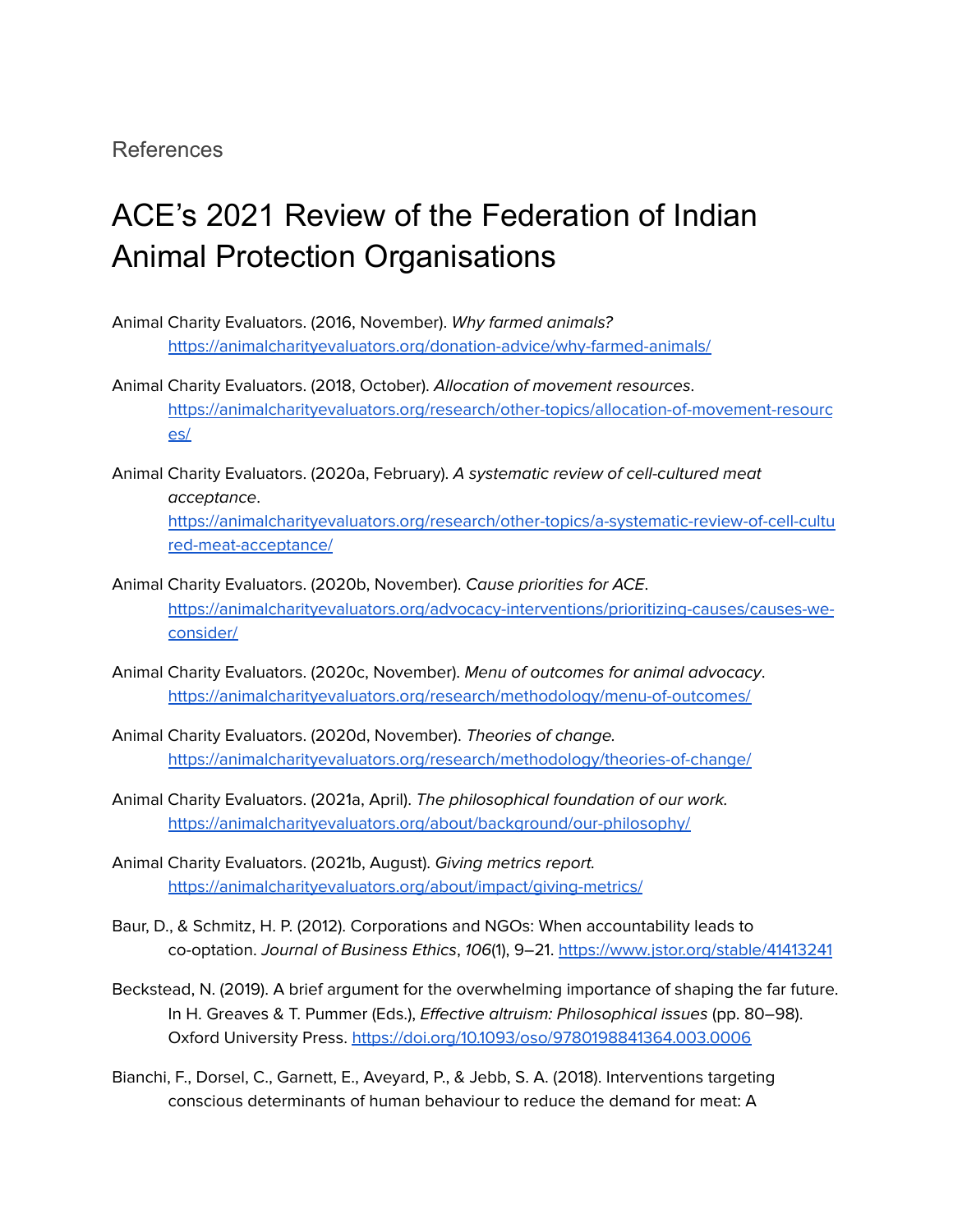systematic review with qualitative comparative analysis. [International](https://ijbnpa.biomedcentral.com/) Journal of [Behavioral](https://ijbnpa.biomedcentral.com/) Nutrition and Physical Activity, 15(102). <https://doi.org/10.1186/s12966-018-0729-6>

- Bollard, L. (2017, April 11). Why are the US corporate cage-free campaigns succeeding? Open Philanthropy. [https://www.openphilanthropy.org/blog/why-are-us-corporate-cage-free-campaigns-succe](https://www.openphilanthropy.org/blog/why-are-us-corporate-cage-free-campaigns-succeeding) [eding](https://www.openphilanthropy.org/blog/why-are-us-corporate-cage-free-campaigns-succeeding)
- Calabrese, T. D. (2020). Nonprofit finance: A synthetic review. Voluntaristics Review, 4(5), 1–89. <https://doi.org/10.1163/24054933-12340030>
- Capriati, M. (2018). Cause area report: Corporate campaigns for animal welfare. Founders Pledge. <https://founderspledge.com/research/fp-animal-welfare>
- Chriki, S., & Hocquette, J.-F. (2020). The myth of cultured meat: A review. Frontiers in Nutrition, 7(7), 1–9. <https://doi.org/10.3389/fnut.2020.00007>
- Council on Foundations. (2010). Should CEOs be on the board? <https://sciwheel.com/work/item/11764814/resources/12705680/pdf>
- Du Bois, C., Caers, R., Jegers, M., De Cooman, R., De Gieter, S., & Pepermans, R. (2007). The non-profit board: A concise review of the empirical literature on JSTOR. Zeitschrift Für Öffentliche Und Gemeinwirtschaftliche Unternehmen: ZögU / Journal for Public and Nonprofit Services, 30(1), 78–88. <https://www.jstor.org/stable/20764647>
- Eurogroup for Animals. (2021, May 12). New report presents key recommendations on EU-India animal welfare cooperation as trade negotiations resume. [https://www.eurogroupforanimals.org/news/new-report-presents-key-recommendations-e](https://www.eurogroupforanimals.org/news/new-report-presents-key-recommendations-eu-india-animal-welfare-cooperation-trade-negotiations) [u-india-animal-welfare-cooperation-trade-negotiations](https://www.eurogroupforanimals.org/news/new-report-presents-key-recommendations-eu-india-animal-welfare-cooperation-trade-negotiations)
- Faunalytics. (2019, June 19). Challenge 22+ Impact pilot study. <https://faunalytics.org/challenge-22-pilot-impact-study/>
- FIAPO. (n.d.-a). 21 day challenge. Retrieved 7 October, 2021, from <https://the-21daychallenge.com/>
- FIAPO. (n.d.-b). Responding to COVID and keeping animals safe. Retrieved 7 October, 2021, from <https://www.fiapo.org/covidresponse/>
- FIAPO. (n.d.-c). FIAPO's Gau gatha report talks about gaushalas in Western India. Retrieved 7 October, 2021, from [https://www.fiapo.org/fiaporg/news/fiapos-gau-gatha-report-talks-about\\_western-india/](https://www.fiapo.org/fiaporg/news/fiapos-gau-gatha-report-talks-about_western-india/)
- FIAPO. (2013, September 24). FIAPO hails the rejection of IFFCO mega dairy plans [press release]. Business Wire India.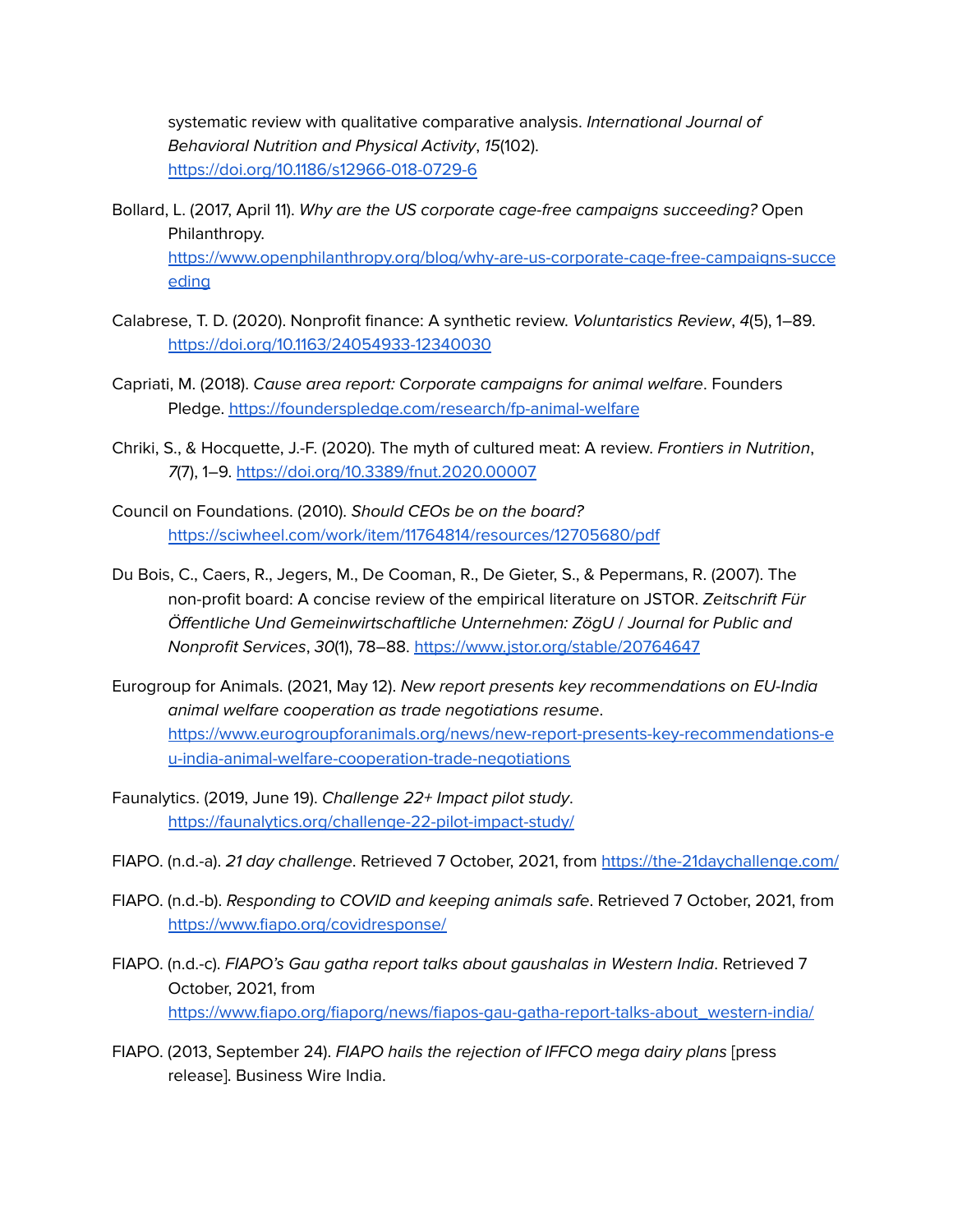[https://www.businesswireindia.com/fiapo-hails-rejection-iffco-mega-dairy-plans-36628.htm](https://www.businesswireindia.com/fiapo-hails-rejection-iffco-mega-dairy-plans-36628.html) [l](https://www.businesswireindia.com/fiapo-hails-rejection-iffco-mega-dairy-plans-36628.html)

- FIAPO. (2020). What elephants want and deserve: Understanding the greater elephant ownership issue - A white paper by FIAPO. [https://www.fiapo.org/fiaporg/wp-content/uploads/2020/White\\_Paper\\_Elephant\\_Rights\\_f](https://www.fiapo.org/fiaporg/wp-content/uploads/2020/White_Paper_Elephant_Rights_formatted.pdf) [ormatted.pdf](https://www.fiapo.org/fiaporg/wp-content/uploads/2020/White_Paper_Elephant_Rights_formatted.pdf)
- Gallup. (2021). The power of Gallup's Q12 employee engagement survey. <https://www.gallup.com/access/323333/q12-employee-engagement-survey.aspx>
- Garven, S. A., Hofmann, M. A., & McSwain, D. N. (2016). Playing the numbers game. Nonprofit Management and Leadership, 26(4), 401–416. <https://doi.org/10.1002/nml.21201>
- Grassian, D. T. (2019). A new way of eating: Creating meat reducers, vegetarians and vegans [Doctoral dissertation, University of Kent]. Kent Academic Repository. <https://kar.kent.ac.uk/76482/>
- Greaves, H., & MacAskill, W. (2019). The case for strong longtermism. Global Priorities Institute, University of Oxford. [https://globalprioritiesinstitute.org/hilary-greaves-william-macaskill-the-case-for-strong-lon](https://globalprioritiesinstitute.org/hilary-greaves-william-macaskill-the-case-for-strong-longtermism/page/2/) [gtermism/page/2/](https://globalprioritiesinstitute.org/hilary-greaves-william-macaskill-the-case-for-strong-longtermism/page/2/)
- Groysberg, B., Lee, J., Price, J., & Cheng, J. Y.-J. (2018). The leader's guide to corporate culture. Harvard Business Review. <https://hbr.org/2018/01/the-leaders-guide-to-corporate-culture>
- Guzikowski, M. (2019, July 30). Animal advocacy in India. Animal Charity Evaluators. <https://animalcharityevaluators.org/blog/animal-advocacy-in-india/>
- Harris, J. (2019, June 11). Effective animal advocacy movement building: A neglected opportunity? Effective Altruism Forum. [https://forum.effectivealtruism.org/posts/7sdcXbTqjgFwzds2S/effective-animal-advocacy](https://forum.effectivealtruism.org/posts/7sdcXbTqjgFwzds2S/effective-animal-advocacy-movement-building-a-neglected)[movement-building-a-neglected](https://forum.effectivealtruism.org/posts/7sdcXbTqjgFwzds2S/effective-animal-advocacy-movement-building-a-neglected)
- Mercy for Animals. (2020a). Farmed animal opportunity index. [https://file-cdn.mercyforanimals.org/Data\\_mfa\\_faoi/FAOI-Methodology-DRAFT-5.pdf](https://file-cdn.mercyforanimals.org/Data_mfa_faoi/FAOI-Methodology-DRAFT-5.pdf)
- Mercy for Animals. (2020b). Farmed animal opportunity index. <https://data.mercyforanimals.org/>
- Mitchell, G. E., & Calabrese, T. D. (2018). Proverbs of nonprofit financial management. The American Review of Public Administration, 49(6), 649–661. <https://doi.org/10.1177/0275074018770458>
- Moleman, P. (2018, March). Impact evaluation of 30-Day challenge VeggieChallenge, 2017. OSF. <https://osf.io/q62uk/>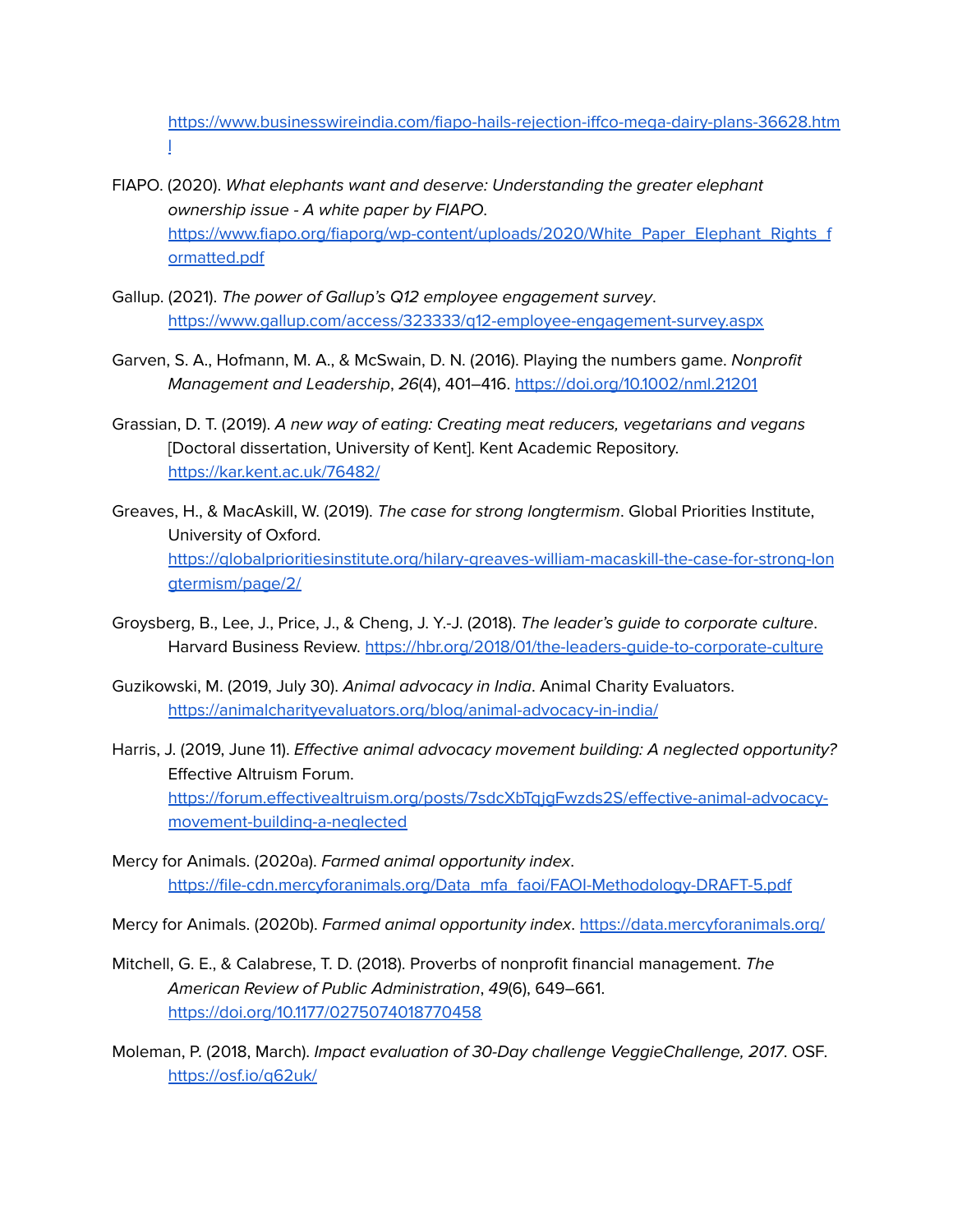- National Herald, The. (2020, December 25). Milch animals being treated like 'milk-producing machines' in dairies in Varanasi and Allahabad: Report. [https://docs.google.com/document/d/1sh-YhiOybr4fdE-tS6BSPKNF3pJ\\_-kPHgrKqddOj\\_4E](https://www.nationalheraldindia.com/india/milch-animals-being-treated-like-milk-producing-machines-in-dairies-in-varanasi-and-allahabad-report) [/edit#](https://www.nationalheraldindia.com/india/milch-animals-being-treated-like-milk-producing-machines-in-dairies-in-varanasi-and-allahabad-report)
- Open Philanthropy. (n.d.). Will companies make good on cage-free pledges? Retrieved September 29, 2021, from [https://mailchi.mp/ed7daaae83a3/will-companies-make-good-on-cage-free-pledges?e=6c](https://mailchi.mp/ed7daaae83a3/will-companies-make-good-on-cage-free-pledges?e=6c15d3d0d6) [15d3d0d6](https://mailchi.mp/ed7daaae83a3/will-companies-make-good-on-cage-free-pledges?e=6c15d3d0d6)
- Paitandy, P. (2020, March 28). Quarantine tales: Who fed the dogs out? The Hindu. <https://www.thehindu.com/society/who-fed-the-dogs-out/article31184262.ece>
- Pandey, A. (2020, December 24). Animal Welfare Board cancels registration of 5 circuses in India. India Today. [https://www.indiatoday.in/india/story/animal-welfare-board-cancels-registration-of-5-circus](https://www.indiatoday.in/india/story/animal-welfare-board-cancels-registration-of-5-circuses-in-india-1752745-2020-12-24) [es-in-india-1752745-2020-12-24](https://www.indiatoday.in/india/story/animal-welfare-board-cancels-registration-of-5-circuses-in-india-1752745-2020-12-24)
- Pandey, A. (2021, January 15). Study finds hazardous levels of insecticides, antibiotics in fish, shrimp farming in 10 states. India Today. [https://www.indiatoday.in/india/story/study-finds-hazardous-insecticides-antibiotics-in-fish](https://www.indiatoday.in/india/story/study-finds-hazardous-insecticides-antibiotics-in-fish-farms-1759402-2021-01-15)[farms-1759402-2021-01-15](https://www.indiatoday.in/india/story/study-finds-hazardous-insecticides-antibiotics-in-fish-farms-1759402-2021-01-15)
- Plant Factor, The. (n.d.-a). The plant factor. Retrieved October 7, 2021, from <https://theplantfactor.in/>
- Plant Factor, The. (n.d.-b). The plant factor-y. Retrieved October 7, 2021, from <https://theplantfactor.in/the-plant-factor-y-2/>
- Rollag, K. (n.d.). Incentive types. Retrieved September 29, 2021, from [https://faculty.babson.edu/krollag/org\\_site/encyclop/incentive\\_type.html](https://faculty.babson.edu/krollag/org_site/encyclop/incentive_type.html)
- Sentience Institute. (2020, August). Summary of evidence for foundational questions in effective animal advocacy. [https://www.sentienceinstitute.org/foundational-questions-summaries#individual-vs.-instit](https://www.sentienceinstitute.org/foundational-questions-summaries#individual-vs.-institutional-interventions-and-messaging) [utional-interventions-and-messaging](https://www.sentienceinstitute.org/foundational-questions-summaries#individual-vs.-institutional-interventions-and-messaging)
- Singh, V. (2016, December 7). No more wild animals in circuses, says Central Zoo Authority. The Times of India. [https://timesofindia.indiatimes.com/city/mumbai/no-more-wild-animals-in-circuses-says-ce](https://timesofindia.indiatimes.com/city/mumbai/no-more-wild-animals-in-circuses-says-central-zoo-authority/articleshow/55858347.cms) [ntral-zoo-authority/articleshow/55858347.cms](https://timesofindia.indiatimes.com/city/mumbai/no-more-wild-animals-in-circuses-says-central-zoo-authority/articleshow/55858347.cms)
- Šimčikas, S. (2019, August 9). Corporate campaigns affect 9 to 120 years of chicken life per dollar spent. Rethink Priorities.